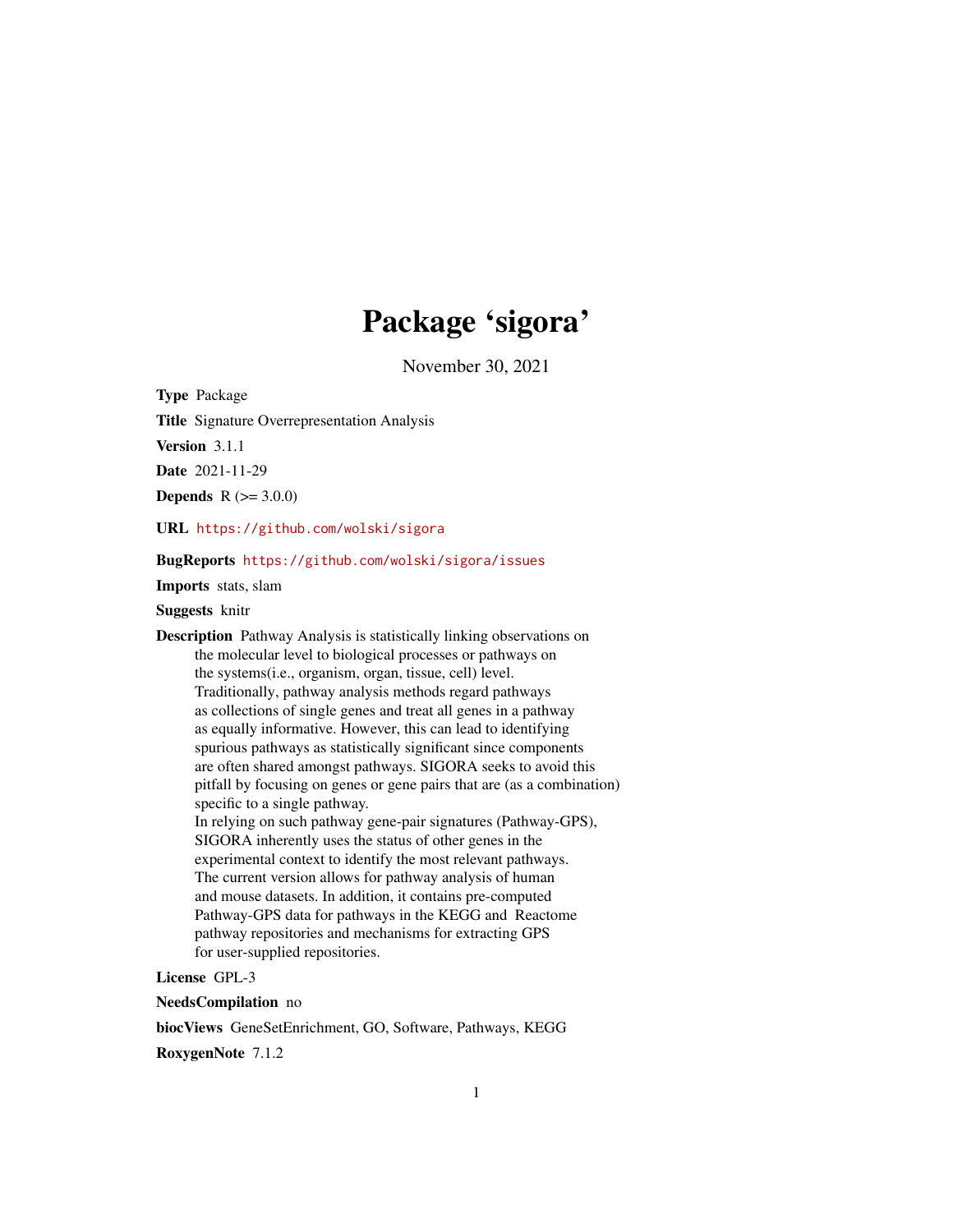VignetteBuilder knitr

```
Author Amir Foroushani [aut] (<https://orcid.org/0000-0003-2748-3009>),
     Fiona Brinkman [aut],
     David Lynn [aut],
     Witold Wolski [cre] (<https://orcid.org/0000-0002-6468-120X>)
Maintainer Witold Wolski <wew@fgcz.ethz.ch>
Repository CRAN
```
Date/Publication 2021-11-30 07:50:02 UTC

# R topics documented:

| Index | 15 |
|-------|----|
|       |    |
|       |    |
|       |    |
|       |    |
|       |    |
|       |    |
|       |    |
|       |    |
|       |    |
|       |    |
|       |    |
|       |    |
|       |    |

genesFromRandomPathways

*Function to randomly select genes associated with randomly pathways.*

#### Description

This function first randomly selects a number (np) of pathways, then randomly selects a number (ng) of genes that are associated with at least one of the selected pathways. The function can be used to compare Sigora's performance to traditional overrepresentation tests.

#### Usage

genesFromRandomPathways(GPSrepo, np, ng)

#### Arguments

| GPSrepo | A signature repository (created by ) or one of the precompiled options. |
|---------|-------------------------------------------------------------------------|
| np      | How many pathways to select.                                            |
| ng      | Number of genes to be selected.                                         |

<span id="page-1-0"></span>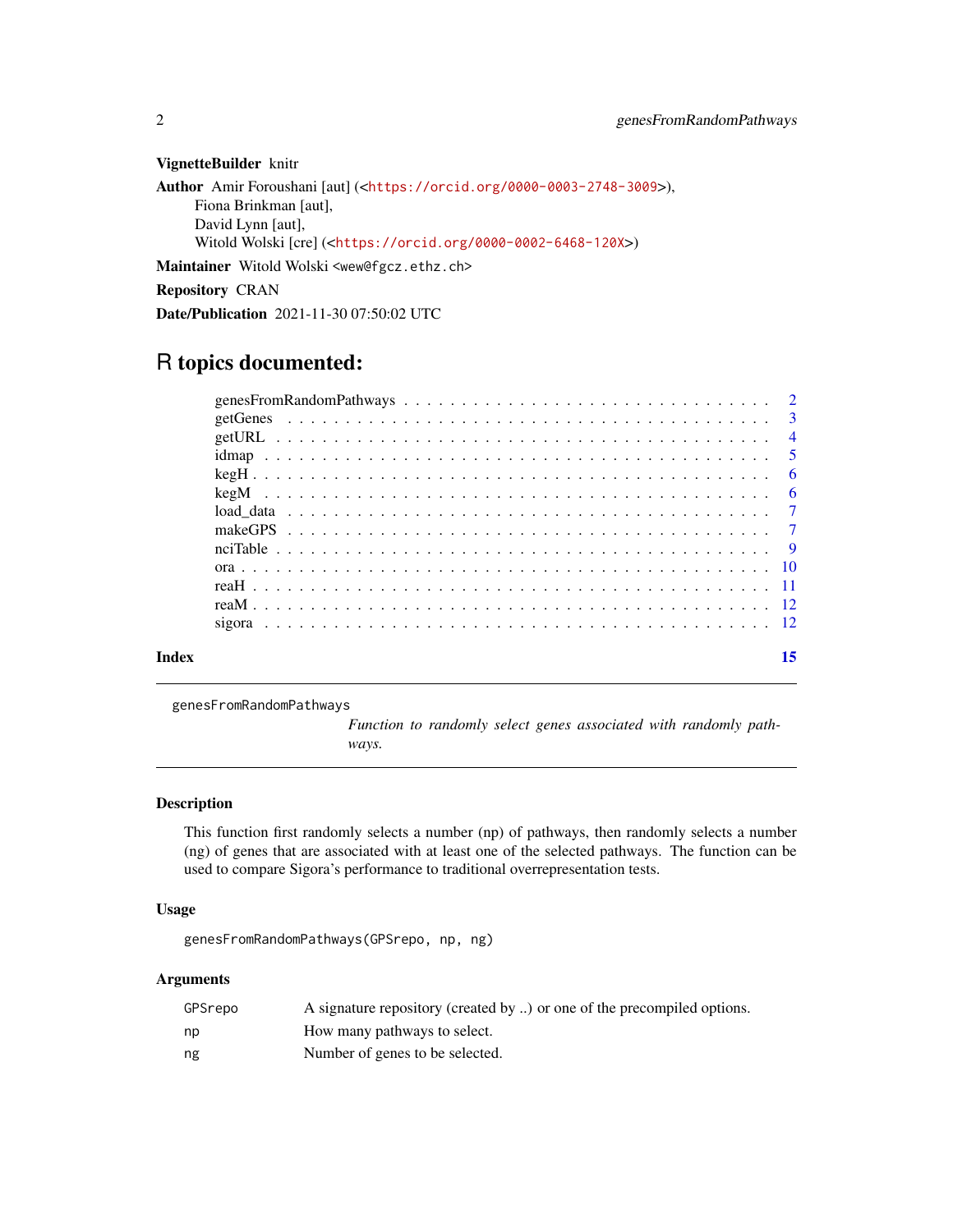#### <span id="page-2-0"></span>getGenes 3

#### Value

| selectedPathways |                                                                     |  |
|------------------|---------------------------------------------------------------------|--|
|                  | A vector containing the "np" originally selected pathways.          |  |
| genes            | A vector containing the "ng" selected genes from selected Pathways. |  |

#### References

Foroushani AB, Brinkman FS and Lynn DJ (2013)."Pathway-GPS and SIGORA: identifying relevant pathways based on the over-representation of their gene-pair signatures."*PeerJ*, 1

#### See Also

[sigora-package](#page-0-0)

#### Examples

```
data('kegH')
## select 50 genes from 3 human KEGG pathways
seed=1234
set.seed(seed)
a1 <- genesFromRandomPathways(kegH,3,50)
## originally selected pathways:
a1[["selectedPathways"]]
## what are the genes
a1[["genes"]]
## sigora's results
sigoraRes <- sigora(GPSrepo =kegH, queryList = a1[["genes"]],
       level = 4)
## compare to traditional methods results:
oraRes <- ora(a1[["genes"]],kegH)
dim(oraRes)
oraRes
```

| getGenes | List genes involved in present GPS for a specific pathway in the sum-<br>mary results |
|----------|---------------------------------------------------------------------------------------|
|          |                                                                                       |

#### Description

This function lists the genes involved in the present GPS for a pathway of interest, odered by their contribution to the significance of the pathway.

#### Usage

getGenes(yy, i, idmap = load\_data("idmap"))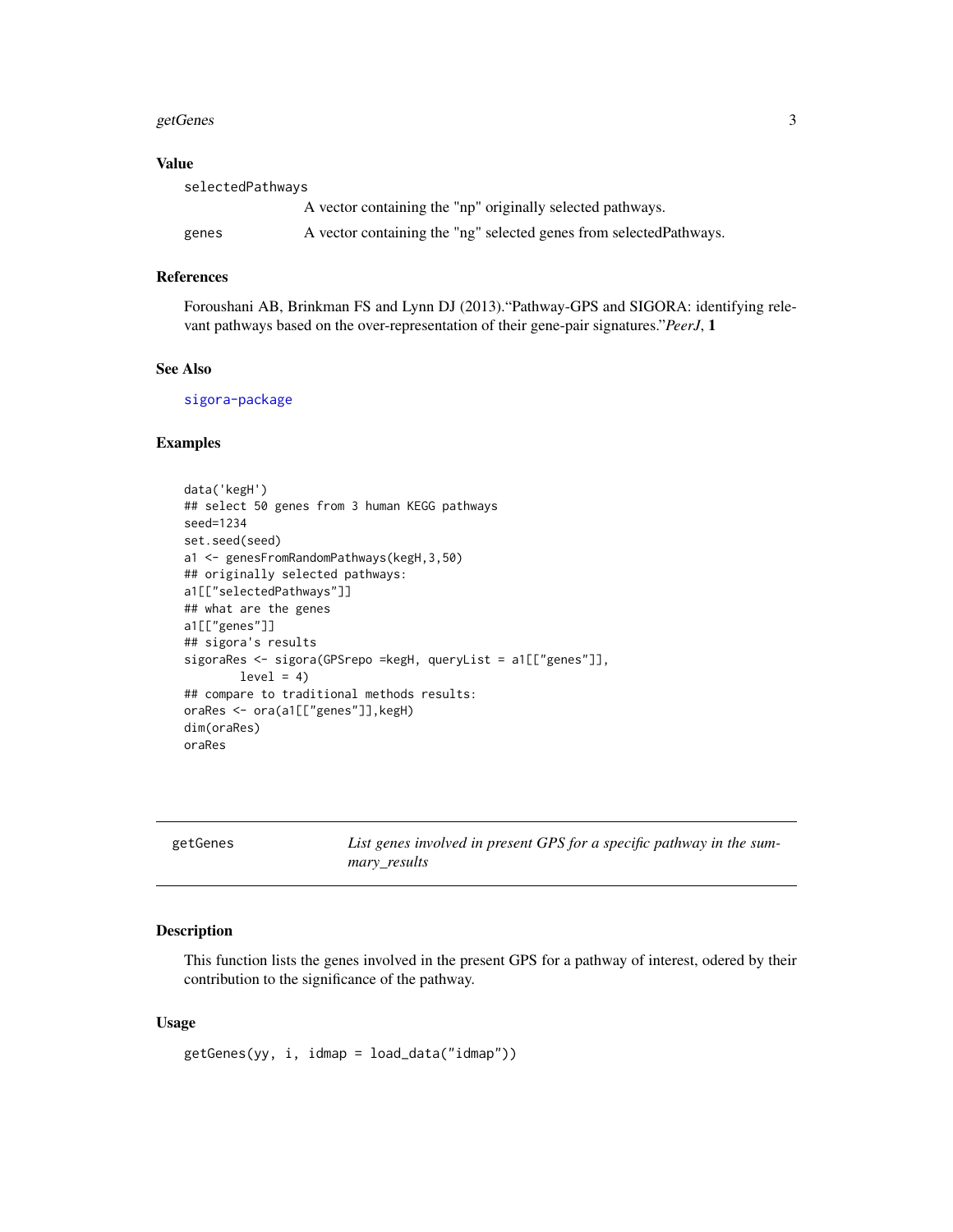#### <span id="page-3-0"></span>Arguments

| yу    | A sigora analysis result object (created by sigora).                                                                                                                                                               |
|-------|--------------------------------------------------------------------------------------------------------------------------------------------------------------------------------------------------------------------|
|       | The rank position of the pathway of interest in summary results.                                                                                                                                                   |
| idmap | A dataframe for converting between different gene-identifier types (e.g. EN-<br>SEMBL, ENTREZ and HGNC-Symbols of genes). Most users do not need to<br>set this argument, as there is a built-in conversion table. |

#### Value

A table (dataframe) with ids of the relevant genes, ranked by their contribution to the statistical significance of the pathway.

#### See Also

[sigora](#page-11-1)

#### Examples

```
data('kegH')
set.seed(seed=12345)
a1 <- genesFromRandomPathways(kegH,3,50)
## originally selected pathways:\cr
a1[["selectedPathways"]]
## what are the genes
a1[["genes"]]
## sigora's results with this input:\cr
sigoraRes <- sigora(GPSrepo = kegH, queryList = a1[["genes"]],level = 2)
## Genes related to the second most significant result:
head(getGenes(sigoraRes,2))
```
getURL *Highlight the relevant genes for a specific pathway in its pathway diagram*

#### Description

This function highlights the genes involved in the present GPS for a pathway of interest in its diagram. Please note that this functionality is only implemented for results of Reactome or KEGG based analyses.

#### Usage

getURL(yy, i)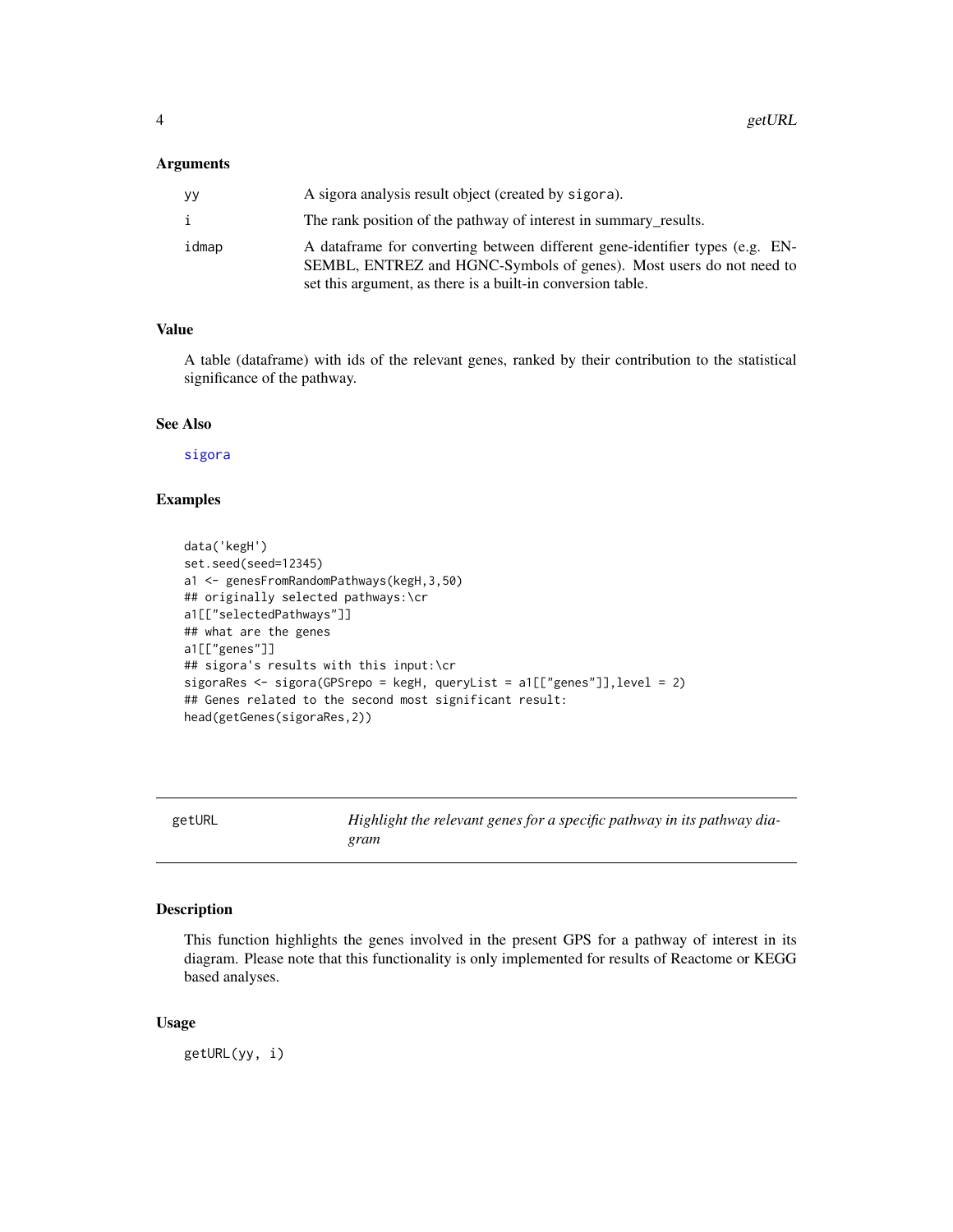#### <span id="page-4-0"></span>idmap 5

#### Arguments

| уу | A sigora analysis result object (created by sigora).             |
|----|------------------------------------------------------------------|
|    | The rank position of the pathway of interest in summary_results. |

#### Value

The URL of the pathway diagram, where the relevant genes from your original query list are highlighted.

#### See Also

[sigora](#page-11-1)

#### Examples

```
data('kegH')
set.seed(seed=12345)
a1<-genesFromRandomPathways(kegH,3,50)
## originally selected pathways:\cr
a1[["selectedPathways"]]
## what are the genes
a1[["genes"]]
## sigora's results with this input:\cr
sigoraRes <- sigora(GPSrepo =kegH, queryList = a1[["genes"]],level = 2)
## Diagram for the most significant result, where the genes from our list are highlighted in red:
getURL(sigoraRes,1)
```
idmap *Identifier mappings for protein coding genes.*

#### Description

A mapping table for ENSEMBL, ENTREZ and gene names(HGNC/MGI symbols) of Human and mouse protein coding gene.

#### Source

www.ensembl.org/biomart/martview

#### Examples

data(idmap) head(idmap)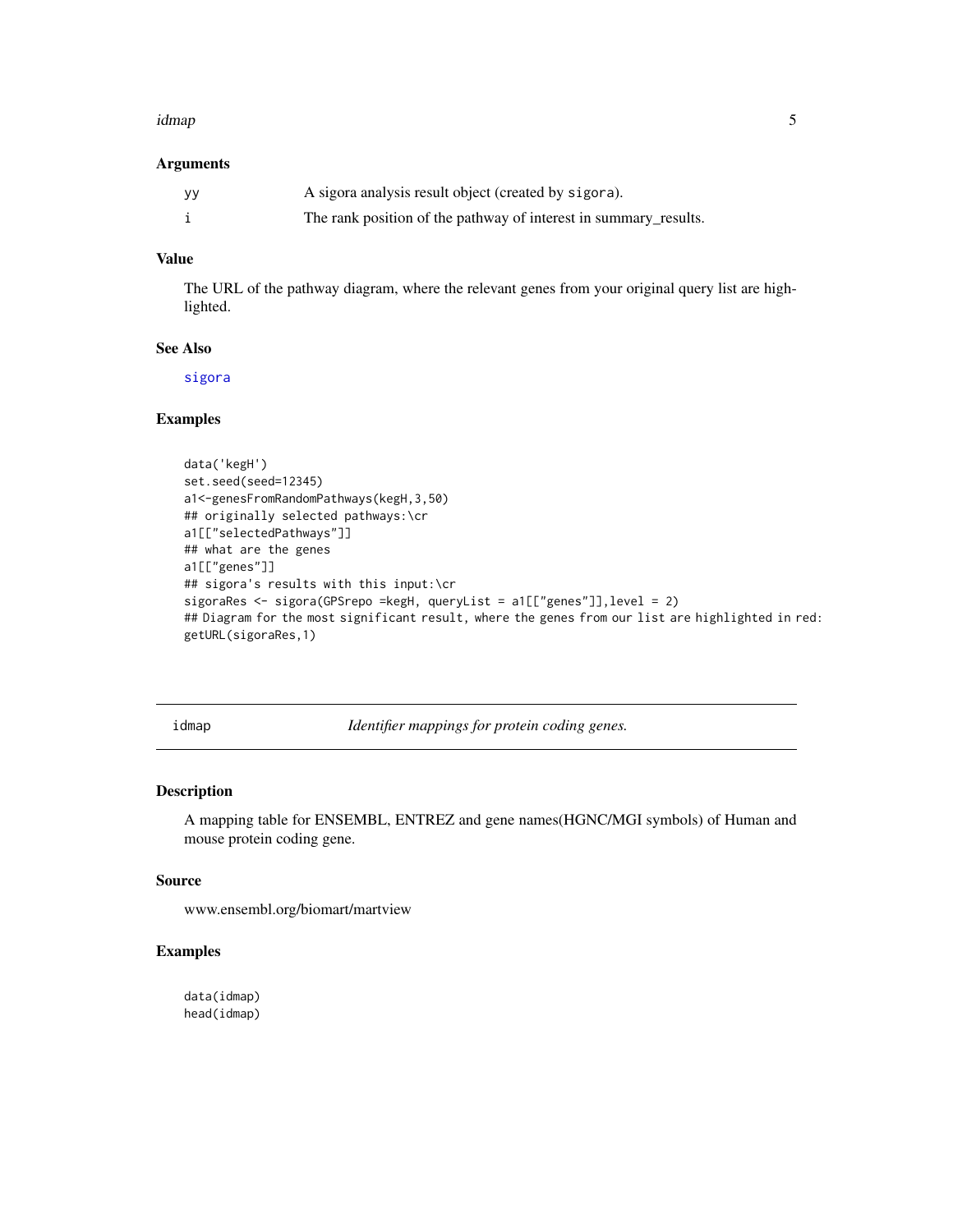<span id="page-5-0"></span>

#### Description

KEGG human pathway GPS data, extracted by makeGPS, default settings. This data can be used by sigora to preform signature overrepresenation.

#### Source

<http://www.genome.jp/kegg/pathway.html>

#### References

Kanehisa, M., Goto, S., Sato, Y., Furumichi, M., & Tanabe, M. 2012. "KEGG for integration and interpretation of large-scale molecular data sets." *Nucleic Acids Research* 40(D1).

#### See Also

[makeGPS](#page-6-1), [sigora](#page-11-1) , [reaH](#page-10-1)

#### Examples

data(kegH) str(kegH)

<span id="page-5-1"></span>kegM *Pathway GPS data, extracted from KEGG repository (Mouse).*

#### **Description**

KEGG mouse pathway GPS data, extracted by makeGPS, default settings. This data can be used by sigora to preform signature overrepresenation.

#### Source

<http://www.genome.jp/kegg/pathway.html>

#### References

Kanehisa, M., Goto, S., Sato, Y., Furumichi, M., & Tanabe, M. 2012. "KEGG for integration and interpretation of large-scale molecular data sets." *Nucleic Acids Research* 40(D1).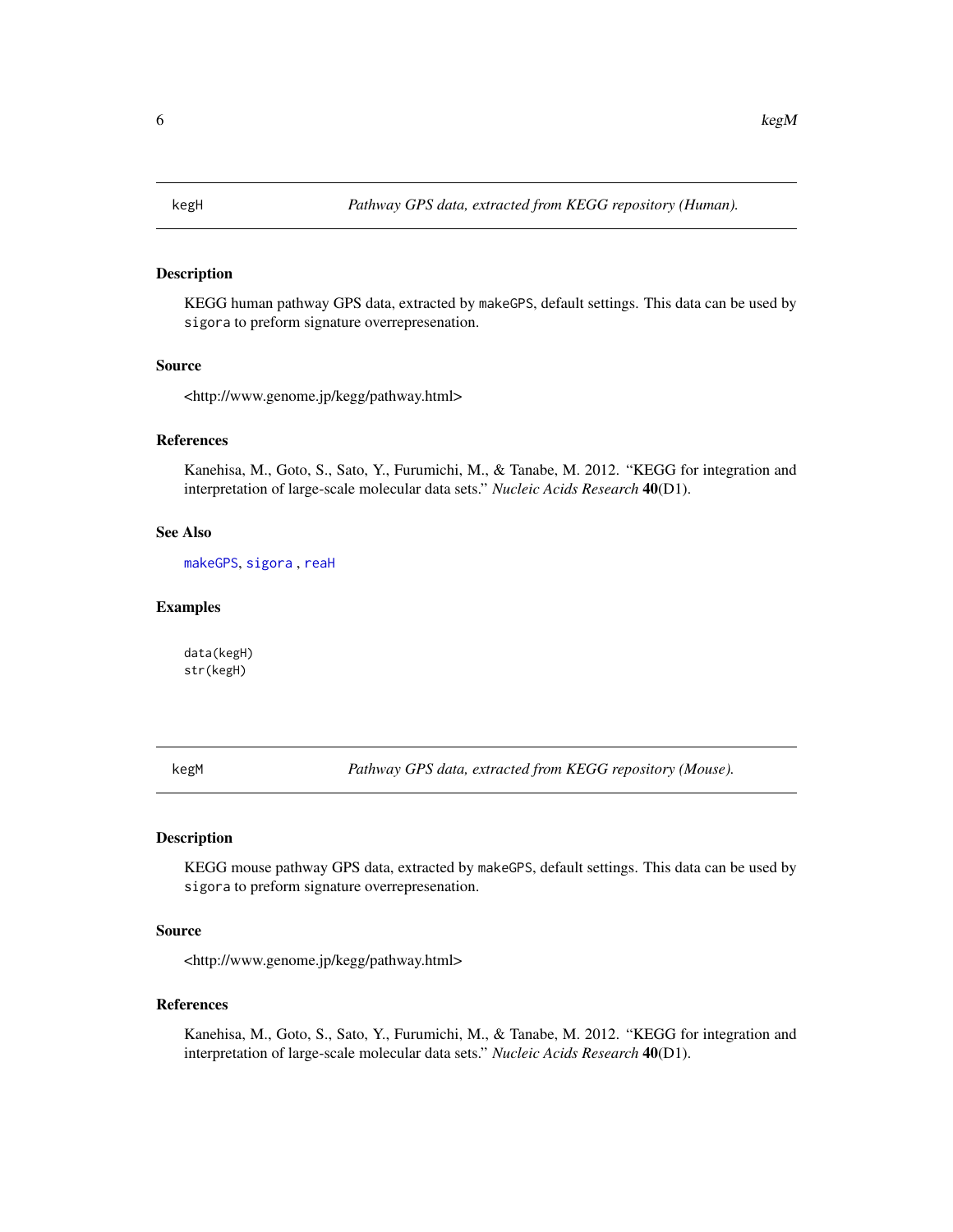#### <span id="page-6-0"></span>load\_data 7

#### Examples

```
data(kegM)
## maybe str(kegM) ; plot(kegM) ...
```
load\_data *load and return data when lazyLoad false insted of using data(datastr)*

#### Description

load and return data when lazyLoad false insted of using data(datastr)

#### Usage

load\_data(datastr, package = "sigora")

#### Arguments

| datastr | name of datasets |
|---------|------------------|
| package | default sigora   |

#### Value

returns the data

#### Examples

idmap <- load\_data("idmap")

<span id="page-6-1"></span>makeGPS *Create your own Signature Object.*

#### Description

Given a repository of gene-pathway associations either in a tab delimited file with three columns (pathwayID,pathway Description,Gene) or a corresponding dataframe, this function identifies all Gene Pair Signatures (pairs of genes that are as a combination unique to a single pathway) and Pathway Unique Genes (genes that are uniquely associated with a single pathway) and stores them in a format that is usable by sigora. Please also see the "details" and "note" sections below.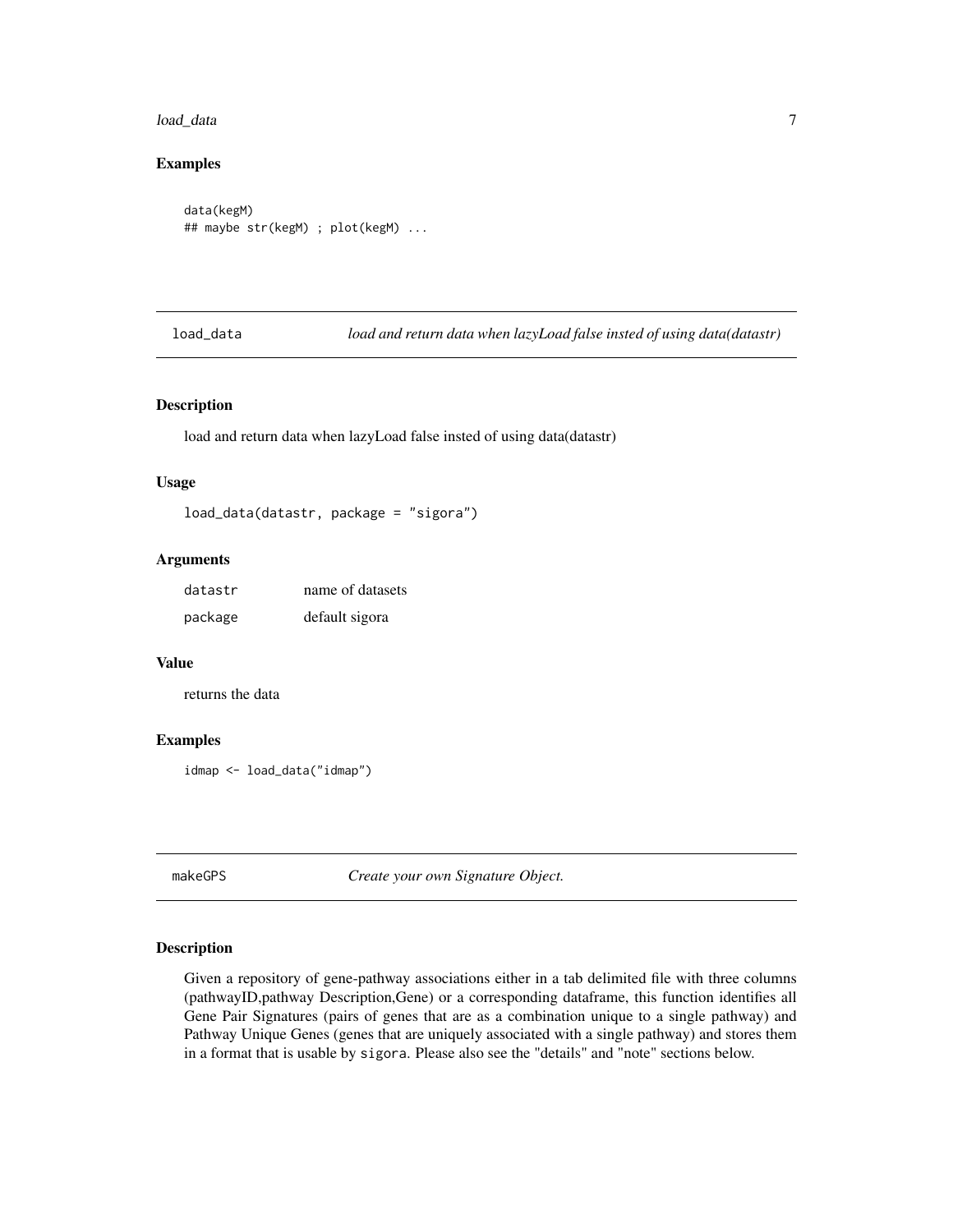#### Usage

```
makeGPS(
  pathwayTable = NULL,
  fn = NULL,maxLevels = 5,
  saveFile = NULL,
  repoName = "userrepo",
  maxFunperGene = 100,
  maxGenesperPathway = 500,
  minGenesperPathway = 10
)
```
#### Arguments

| pathwayTable       | A data frame describing gene-pathway associations in following format: path-<br>wayID, pathwayName, Gene. Either pathwayTable or fn should be provided. |  |
|--------------------|---------------------------------------------------------------------------------------------------------------------------------------------------------|--|
| fn                 | Where to find the repository. Either pathway Table or fn should be provided.                                                                            |  |
| maxLevels          | For hierarchical repositories, the number of levels to consider.                                                                                        |  |
| saveFile           | Where to save the object as an rda file.                                                                                                                |  |
| repoName           | Repository name.                                                                                                                                        |  |
| maxFunperGene      | A cutoff threshold, genes with more than this number of associated pathways<br>are excluded to speed up the GPS identification process.                 |  |
| maxGenesperPathway |                                                                                                                                                         |  |
|                    | A cutoff threshold, pathways with more than this number of associated genes<br>are excluded to speed up the GPS identification process.                 |  |
| minGenesperPathway |                                                                                                                                                         |  |
|                    | A cutoff threshold, pathways with less than this number of associated genes are<br>excluded to speed up the GPS identification process.                 |  |

#### Details

The primary purpose of makeGPS is to convert a user-supplied gene-pathway association table to a repository of weighted Gene Pair Signatures (GPS) that are unique features of pathways. Such GPS can than be used for signature (gene-pair) based analyses using sigora. Additionally, the resulting object also retains the original "single gene"-"pathway" associations for the purpose of followup analyses, such as comparison of sigora-results to traditional methods. ora is an implementation of the traditional (individual gene) Overrepresentation Analysis.

#### Value

A GPS repository, to be used by sigora and ora.

#### Note

This function relies on package slam, which should be installed from CRAN. It is fairly memory intensive, and it is recommended to be run on a machine with at least 6GB of RAM. Also, make sure to save and reuse the resulting GPS repository in future analyses!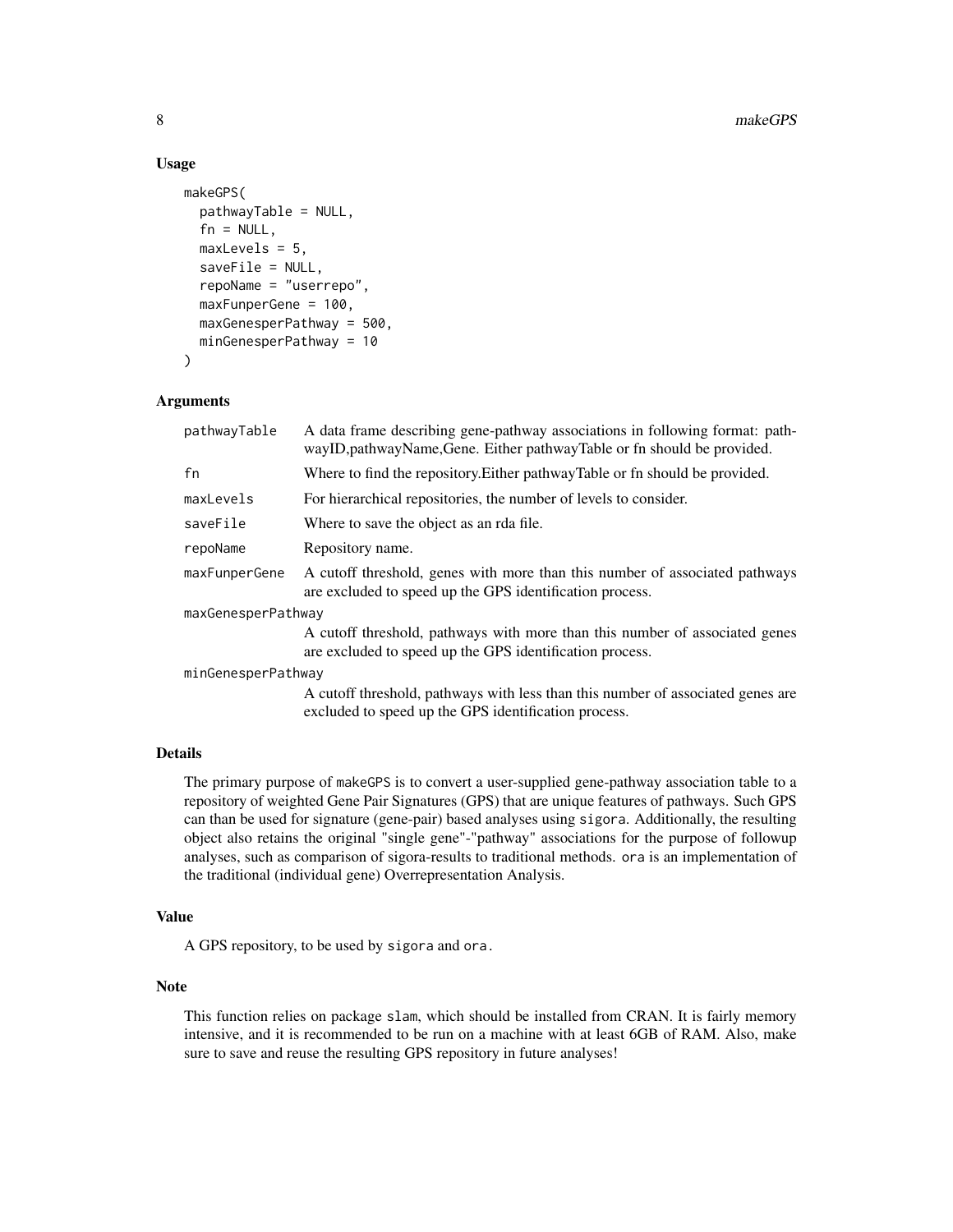#### <span id="page-8-0"></span>nciTable 9

#### References

Foroushani AB, Brinkman FS and Lynn DJ (2013)."Pathway-GPS and SIGORA: identifying relevant pathways based on the over-representation of their gene-pair signatures."*PeerJ*, 1

#### See Also

[sigora](#page-11-1), [sigora-package](#page-0-0)

#### Examples

```
data(nciTable); data(idmap)
## what the input looks like:
head(nciTable)
## create a SigObject. use the saveFile parameter for reuse.
nciH<-makeGPS(pathwayTable=load_data('nciTable'))
ils<-grep("^IL",idmap[,"Symbol"],value=TRUE)
ilnci<-sigora(queryList=ils,GPSrepo=nciH,level=3)
```
nciTable *NCI human gene-pathway associations.*

#### Description

PID-NCI human pathway repository, as a data frame with three columns corresponding to : pathwayId , pathwayName, gene. This is an example of the expected format for the input data to makeGPS.

#### Details

This dataset is provided to illustrate how to create your own GPS repositories.nciTable is a dataframe with threecolumns corresponding to pathwayId, pathwayName and gene. Each row describes the association between an individual gene and a PID-NCI pathway. As you see in the examples, section, one can convert this dataframe to a GPS repository using makeGPS, and save the results for future reuse. Using the thus created GPS repository one can preform Signature Overrepresentation Analysis on lists of genes of interest.

#### Source

<https://github.com/NCIP/pathway-interaction-database/tree/master/download>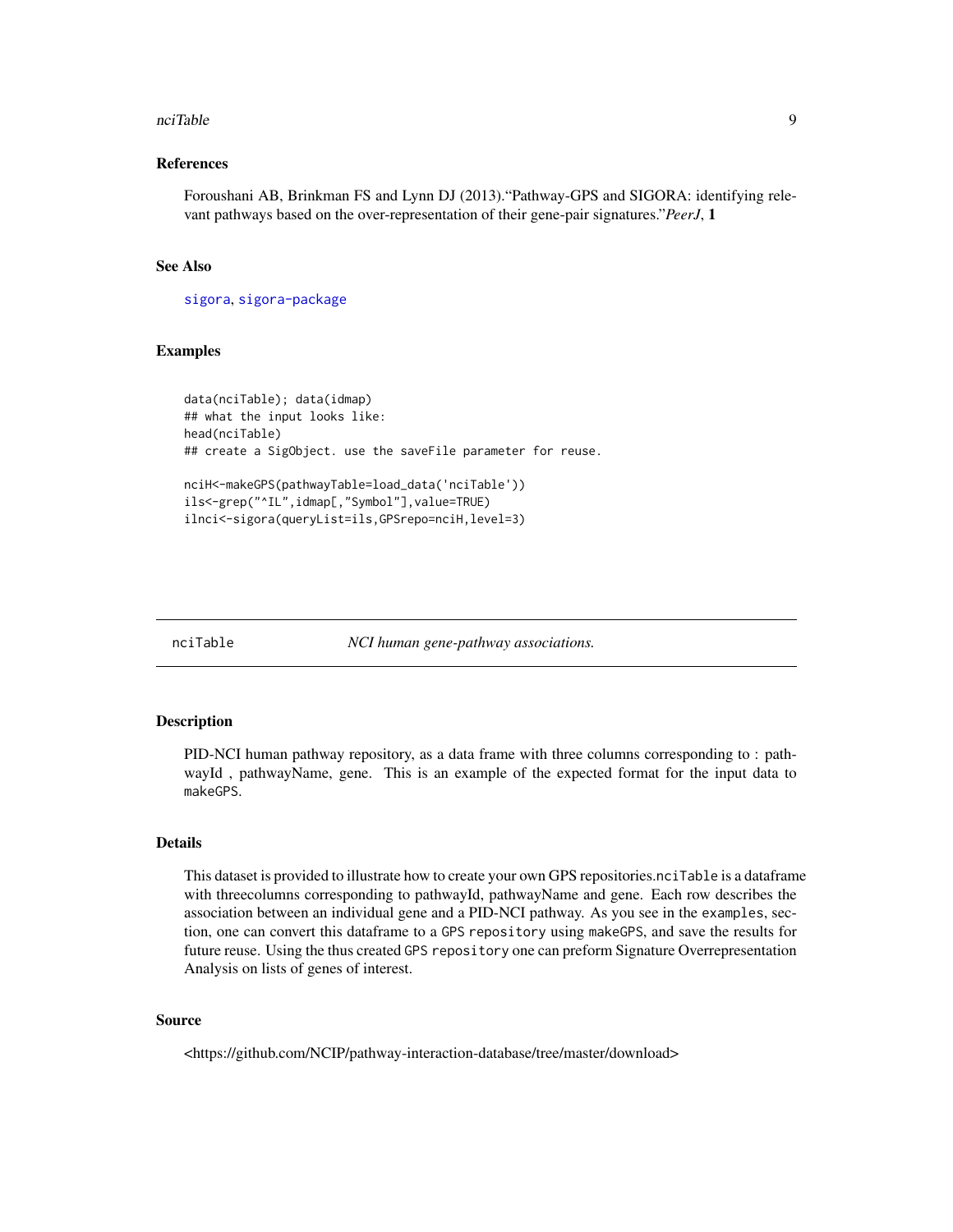#### Examples

```
data(nciTable)
nciH<-makeGPS(pathwayTable=load_data('nciTable'))
data(idmap)
ils<-grep("^IL",idmap[,"Symbol"],value=TRUE)
ilnci<-sigora(queryList=ils,GPSrepo=nciH,level=3)
```
ora *Traditional Overrepresentation Analysis.*

#### Description

Traditional Overrepresentation Analysis by hypergeometric test: pathways are treated as collections of individual genes and all genes are treated as equally informative. This function is provided for comparison of the results of traditional methods to Sigora.

#### Usage

ora(geneList, GPSrepo, idmap = load\_data("idmap"))

#### Arguments

| geneList | A vector containing the list of genes of interest (e.g. differentially expressed<br>genes). Following Identifier types are supported: Gene Symbols, ENTREZ-IDs<br>or ENSEMBL-IDs.                                  |
|----------|--------------------------------------------------------------------------------------------------------------------------------------------------------------------------------------------------------------------|
| GPSrepo  | A GPS-repository (either one of the provided precomputed GPS repositories) or<br>one created by makeGPS.                                                                                                           |
| idmap    | A dataframe for converting between different gene-identifier types (e.g. EN-<br>SEMBL, ENTREZ and HGNC-Symbols of genes). Most users do not need to<br>set this argument, as there is a built-in conversion table. |

#### Details

The primary purpose of makeGPS is to create a GPS repository. It does, however, retain the original "single gene"-"pathway" associations for the purpose of followup analyses, such as comparison of sigora-results to traditional methods. ora is an implementation of the traditional (individual gene) Overrepresentation Analysis.

#### Value

A dataframe with individual gene ORA results.

#### See Also

[sigora-package](#page-0-0)

<span id="page-9-0"></span>10 ora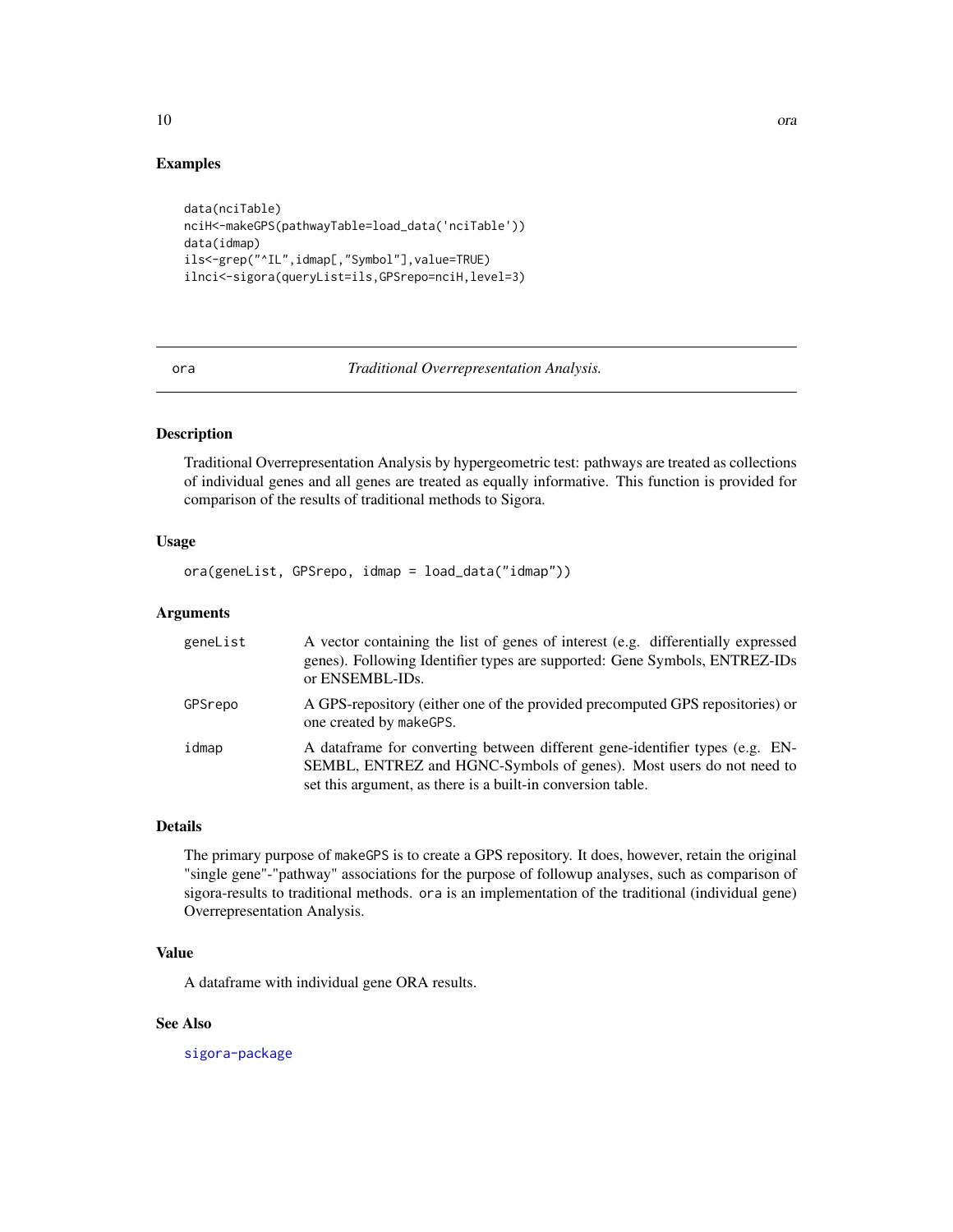#### <span id="page-10-0"></span> $real$  11

#### Examples

```
data(kegM)
## select 50 genes from 3 mouse pathways
set.seed(seed=345)
a1<-genesFromRandomPathways(kegM,3,50)
## originally selected pathways:
a1[["selectedPathways"]]
## compare to traditional methods results:
oraRes <- ora(a1[["genes"]],kegM)
dim(oraRes)
oraRes
```
<span id="page-10-1"></span>reaH *Pathway GPS data, extracted from the Reactome repository (Human).*

#### Description

Reactome human pathway GPS data, extracted by makeGPS, default settings. This data can be used by sigora to preform signature overrepresenation.

#### Source

<http://www.reactome.org/>

#### References

Matthews, L., Gopinath, G., Gillespie, M., Caudy, M., Croft, D., et al. 2009. "Reactome knowledgebase of human biological pathways and processes." *Nucleic acids research* 37(Database issue).

#### Examples

```
data(reaH)
## maybe str(reaH) ; ...
```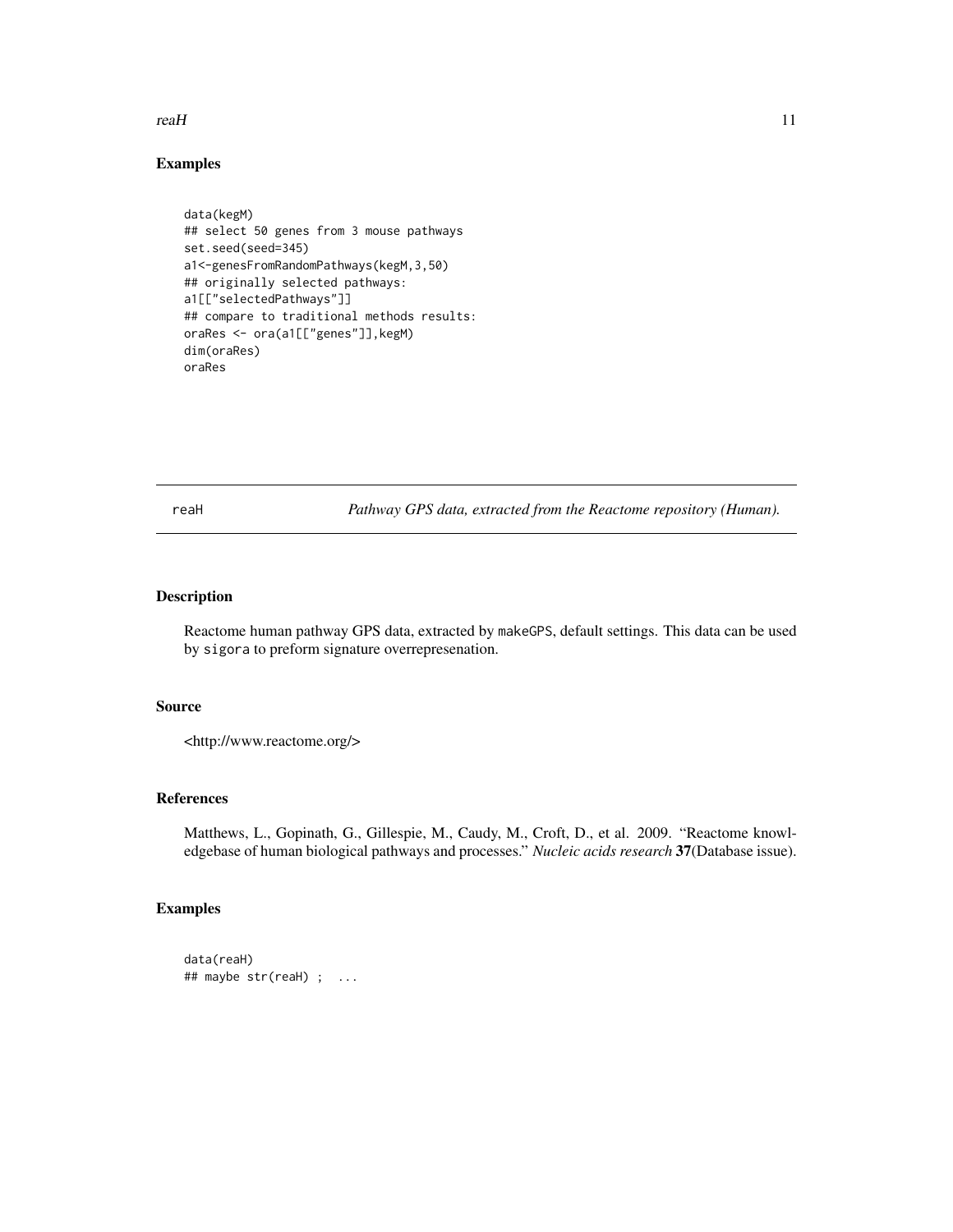<span id="page-11-0"></span>

#### Description

Reactome mouse pathway GPS data, extracted by makeGPS, default settings. This data can be used by sigora to preform signature overrepresenation.

#### Source

```
<http://www.reactome.org/>
```
#### References

Matthews, L., Gopinath, G., Gillespie, M., Caudy, M., Croft, D., et al. 2009. "Reactome knowledgebase of human biological pathways and processes." *Nucleic acids research* 37(Database issue).

#### See Also

[makeGPS](#page-6-1), [sigora](#page-11-1) , [kegM](#page-5-1)

#### Examples

data(reaM) str(reaM)

<span id="page-11-1"></span>sigora *Sigora's main function.*

#### Description

This function determines which Signatures (GPS) from a collection of GPS data (GPSrepo argument) for the specified pathway repository are present in the specified list of genes of interest (queryList argument)). It then uses the distribution function of hypergeometric probabilities to identify the pathways whose GPS are over-represented among the present GPS and saves the results to the file specified in the saveFile argument.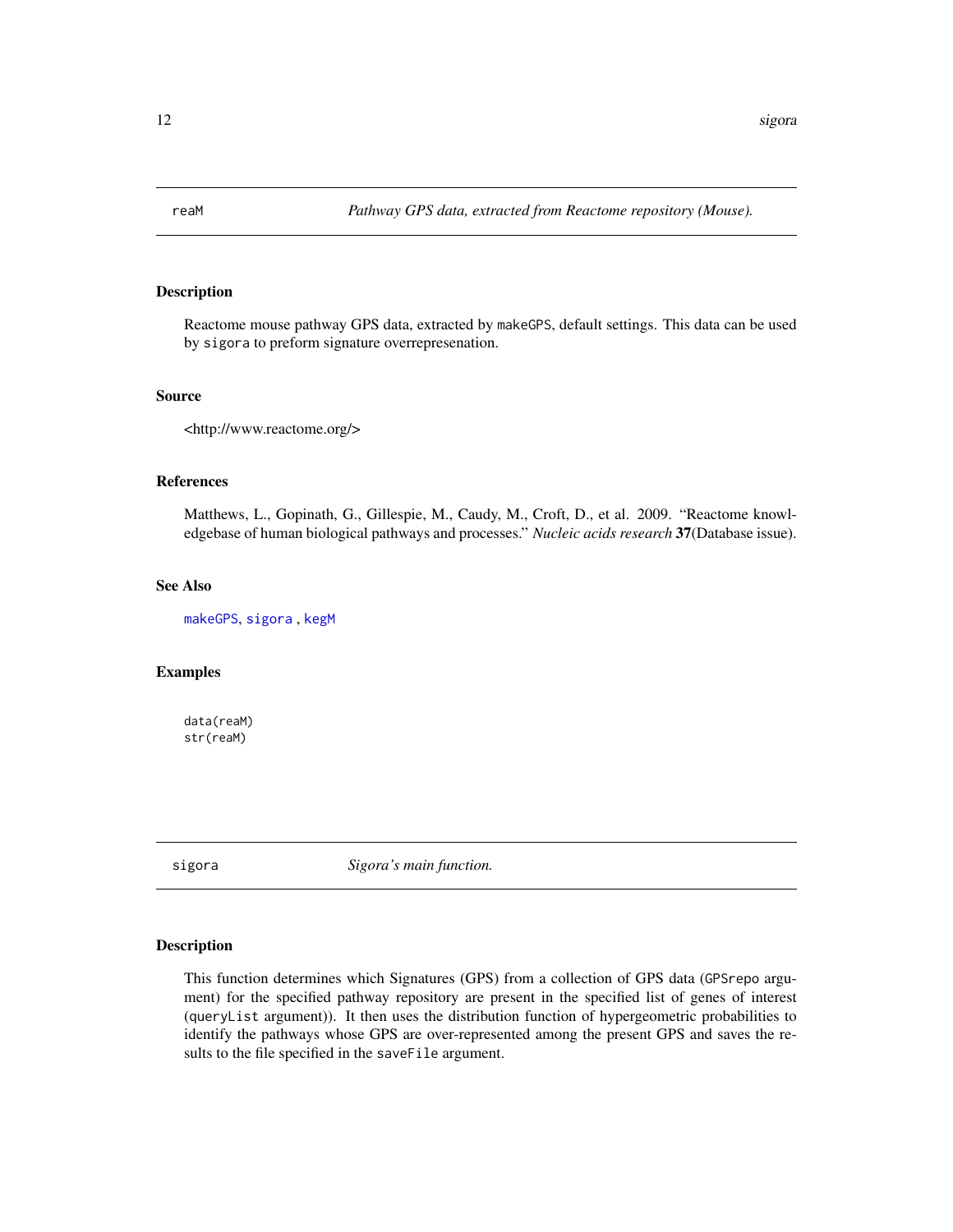sigora di anticologia di anticologia di anticologia di anticologia di anticologia di anticologia di anticologi

### Usage

```
sigora(
  GPSrepo,
  level,
  markers = FALSE,
  queryList = NULL,
  saveFile = NULL,
  weighting.method = "invhm",
  idmap = load_data("idmap")
\mathcal{L}
```
## Arguments

| GPSrepo          | An object created by makeGPS or one of the precompiled GPS data collections<br>that are provided with this package (currently for KEGG and Reactome). e.g.<br>reaH for human Reactome GPS, kegH for human KEGG GPS, and reaM and<br>kegM for corresponding mouse GPS. See the examples section for creating and<br>using your own GPS.                                                                                                                                                                                                                   |
|------------------|----------------------------------------------------------------------------------------------------------------------------------------------------------------------------------------------------------------------------------------------------------------------------------------------------------------------------------------------------------------------------------------------------------------------------------------------------------------------------------------------------------------------------------------------------------|
| level            | In hierarchical repositories (e.g. Reactome) number of levels to consider. Rec-<br>ommended value for KEGG: 2, for Reactome: 4.                                                                                                                                                                                                                                                                                                                                                                                                                          |
| markers          | Whether to take single genes that are uniquely associated with only one pathway<br>into account (i.e. should pathway unique genes/PUGs be considered GPS?).<br>Recommended value: TRUE (1).                                                                                                                                                                                                                                                                                                                                                              |
| queryList        | A user specified list of genes of interest ('query list'), as a vector of ENSEMBL/<br>ENTREZ IDs or gene symbols (HGNC/MGI).                                                                                                                                                                                                                                                                                                                                                                                                                             |
| saveFile         | If provided, the results are saved here as a tab delimited File (including, for<br>each pathway, a list of genes ordered by their contribution to the statistical sig-<br>nificance of the pathway).                                                                                                                                                                                                                                                                                                                                                     |
| weighting.method |                                                                                                                                                                                                                                                                                                                                                                                                                                                                                                                                                          |
|                  | The weighting method or GPS. The default weighting scheme for the GPS is the<br>reciproc of the harmonic mean of the degrees of the two component genes of a<br>GPS. A wide range of alternative weighting schemes are pre-implemented (see<br>below). Additional user defined weighting schemes are also supported. Cur-<br>rently, the following alternatives are pre-implemented:<br>'noweights','cosine','topov','reciprod','jac','justPUGs'and'invhm'.<br>Additional user defined weighting schemes are also supported (see section ex-<br>amples). |
|                  | 'noweights': assigns a constant of 1 to all GPS.<br>'cosine': all GPS are weighted by the cosine of the degrees of their consituent<br>genes.                                                                                                                                                                                                                                                                                                                                                                                                            |
|                  | 'topov': all GPS are weighted by topological overlap of their consituent genes.<br>'reciprod': all GPS are weighted by reciproc of product of the number of path-<br>way annotations of their consituent genes.<br>'jac':all GPS are weighted by the jaccard similarity of the pathway annotations                                                                                                                                                                                                                                                       |
|                  | consituent genes.<br>'justPUGs': Analysis is performed using PUGs only.                                                                                                                                                                                                                                                                                                                                                                                                                                                                                  |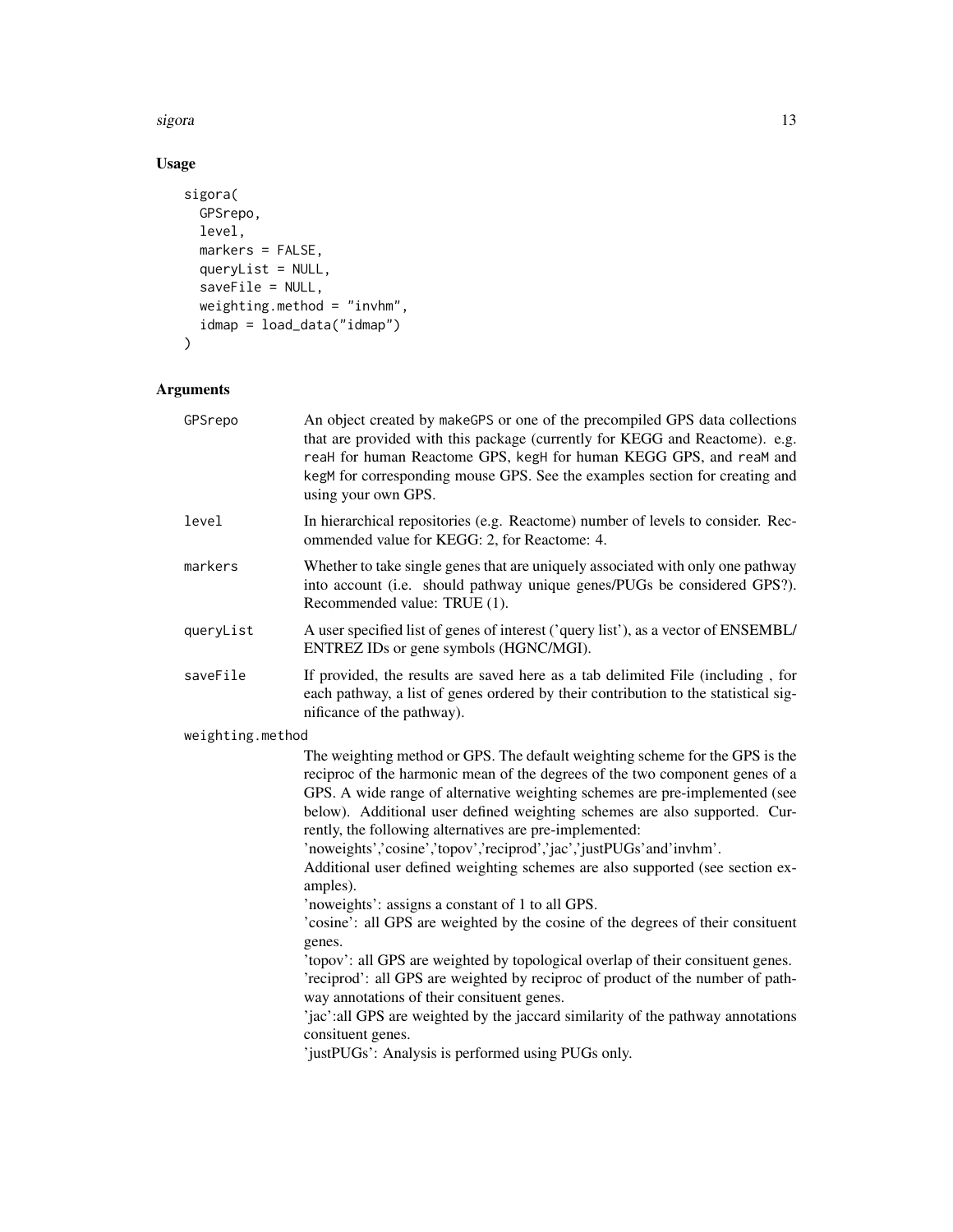'invhm': all GPS are weighted by the reciproc of the harmonic mean of the degrees of their consituent genes (default).

<span id="page-13-0"></span>idmap A dataframe for converting between different gene-identifier types (e.g. EN-SEMBL, ENTREZ and HGNC-Symbols of genes). Most users do not need to set this argument, as there is a built-in conversion table.

#### Value

summary\_results

A dataframe listing the analysis results.

detailed\_results

A dataframe describing the detailed evidence (present Gene-Pair Signatures) for each pathway.

#### References

Foroushani AB, Brinkman FS and Lynn DJ (2013)."Pathway-GPS and SIGORA: identifying relevant pathways based on the over-representation of their gene-pair signatures."*PeerJ*, 1

#### See Also

[sigora-package](#page-0-0) , [makeGPS](#page-6-1)

#### Examples

```
##query list
ils <- grep("^IL",load_data('idmap')[["Symbol"]],value=TRUE)
## using precompiled GPS repositories:
sigRes.ilreact <- sigora(queryList=ils,GPSrepo=load_data('reaH'),level=4)
sigRes.ilkeg <- sigora(queryList=ils,GPSrepo=load_data('kegH'),level=2)
## user created GPS repository:
nciH<-makeGPS(pathwayTable=load_data('nciTable'))
sigRes.ilnci<-sigora(queryList=ils,GPSrepo=nciH,level=2)
## user defined weighting schemes :
myfunc<-function(a,b){1/log(a+b)}
sigora(queryList=ils,GPSrepo=nciH,level=2, weighting.method = myfunc)
```